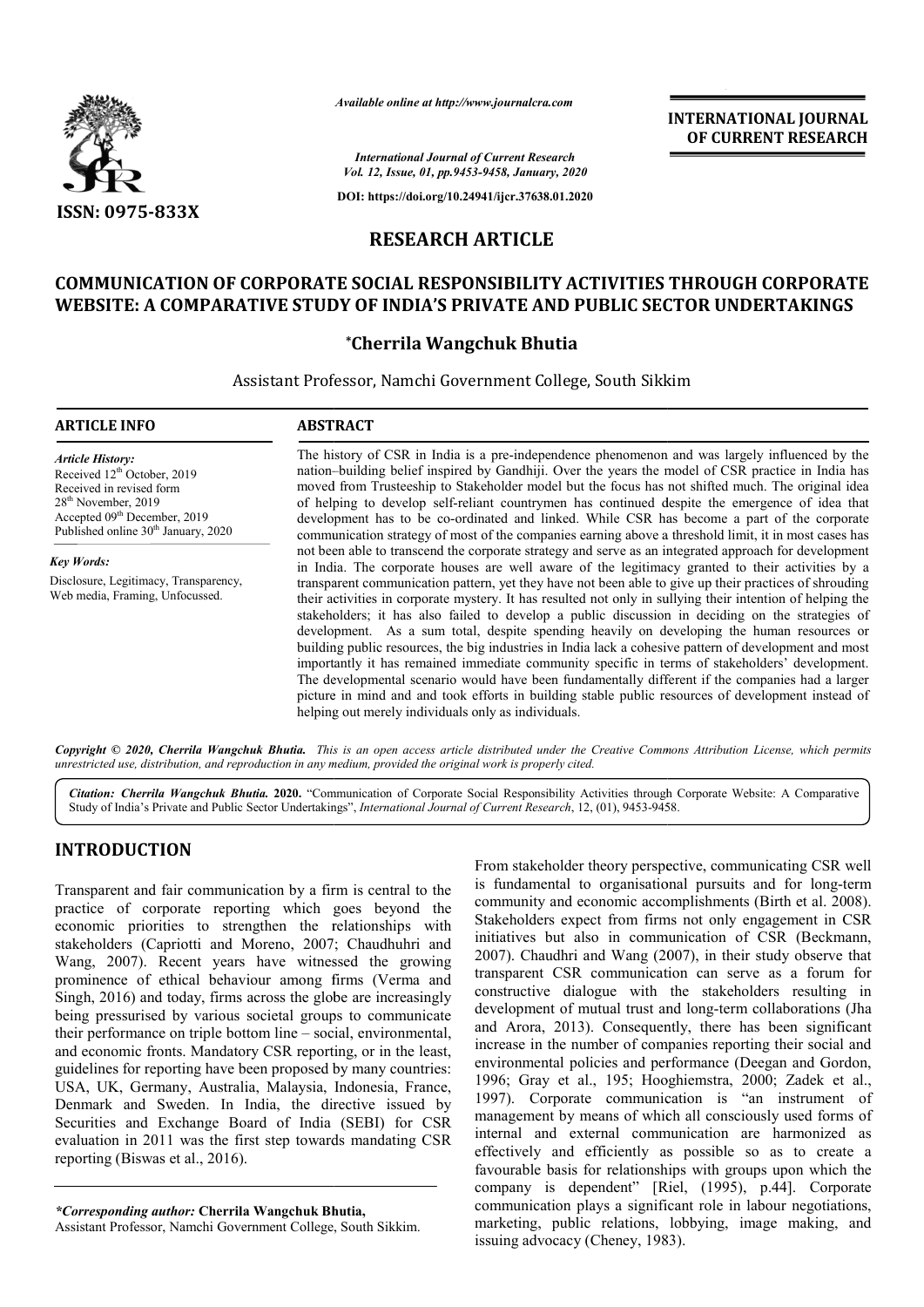A significant part of corporate communication activities involves corporate social responsibility activities that help organizations to establish itself as socially sensible and conscious citizen of the country. The communication of CSR activities is even seen as a pre-requisite to achieve positive outcomes since stakeholders' identification with firm relies on its awareness about business' impacts on specific issues (Maignan and Ferrel 2004; Podnar 2008). Within this context, and given the growth of the World Wide Web in recent years, the corporate website has become a communication channel that companies employ to boost up their identity, to manage external perceptions of the firm and to legitimize corporate behaviours towards stakeholders through CSR reporting (Hooghiemstra 2000; Patten 2002; Pollach 2003). Corporate Social Responsibility practices are not new in India. India has a history of business houses engaging themselves in social causes. Since pre-independence time, India's big business enterprises have been showing their commitments towards social causes through trusteeship, though over the years the approaches to this practice have changed tremendously, in line with the changes in the business environment in the country. With globalization, liberalization and privatisation, the new demands are changing the dimensions of CSR, hence the companies are albeit changing their tactics to deal with CSR issues. CSR is no longer a philanthropic exercise that the companies indulge in doing whenever they deem important but rather a strategic tactic to gain confidence and enhance reputation which will lead to long term benefits.

In India, four models of CSR can be found in operation. These are (1) the ethical model, (2) the statist model, (3) the liberal model, and (4) the stakeholder model. The ethical model is based on the philanthropic efforts of rich business families in India and England, exhibited by trusteeship mentality, and was more prevalent during India's independence movement. A concept propounded by Gandhi, 'trusteeship' asserts that the wealthy are stewards of society's resources and gives the capitalists the right to accumulate and maintain wealth, using it to benefit society. Influenced by Gandhi, Indian companies played a crucial role in socio-economic development and nation building in the early part of the 20th century, and some even continue to do so through philanthropic initiatives. The second model, the statist model, took center stage during post-Independence era when India adopted a complex system of socialist economic controls that remained in place until the 1980s. During this insular phase, the state met social objectives through its public-sector organizations, many of which continue their social missions even today (Sundar, 2013).During this time, the focus of CSR was on enforcing legal aspects of community and worker relationships. The third model, the liberal model, reflects the economic fundamentalism perspective, or the shareholder value theory, wherein companies are obliged to meet only their economic and legal responsibilities.

Finally, the stakeholder model supports the perspective that a company is obliged to meet the needs and expectations of all its stakeholders and not just those of shareholders. Changes in India's political and economic landscape before and after economic liberalization could have influenced the transformation of CSR models from state-led, to corporationled under the liberal and stakeholder models. However, more recently, the Government of India's Companies Act 2013 has made it mandatory for companies having a net worth of INR 500 crores or more, or turnover of INR 1000 crores or more, or a net profit of INR 5 crores or more during any financial year to spend at least 2 percent of the average net profits the company made during the three immediately preceding financial years. This could see a resurgence of the influence of the state in encouraging companies to fulfil their social responsibilities. All these models can be found operating simultaneously in India and in other parts of the world (Kim et.al, 2010). With the arrival of World Wide Web and social media, companies are increasingly becoming aware of the potentialities of online medium and acknowledge it as a powerful tool for disseminating information among the key stakeholders. Online medium binds the companies with their various set of stakeholders and provides a platform for exchange of communication to and fro the companies and their stakeholders. Corporate websites are the face of the companies and through it the companies try to create identities and build image and reputation. Apart from the social media tools such as facebook, twitter, blogs and corporate websites are also a platform for communication and in the age of digital delivery of information, corporations make use of this platform to connect with the society, community and other key stakeholders. Transparent and fair communication by a firm is central to the practice of corporate reporting which goes beyond the economic priorities to strengthen the relationships with stakeholders (Cariotti and Moreno, 2007; Chaudhhri and Wang, 2007). Recent years have witnessed the growing prominence of ethical behaviour among firms (Verma and Singh, 2016) and today, firms across the globe are increasingly being pressurised by various societal groups to communicate their performance on triple bottom line – social, environmental, and economic fronts. Mandatory CSR reporting, or in the least, guidelines for reporting have been proposed by many countries: USA, UK, Germany, Australia, Malaysia, Indonesia, France, Denmark and Sweden. In India, the directive issued by Securities and Exchange Board of India (SEBI) for CSR evaluation in 2011 was the first step towards mandating CSR reporting (Biswas et al., 2016). From stakeholder theory perspective, communicating CSR well is fundamental to organisational pursuits and for long-term community and economic accomplishments (Birth et al., 2008; Holme and Watts, 2000; Ihlen et al., 2011). Stakeholders expect from firms not only engagement in CSR initiatives but also in communication of CSR (Beckmann et al., 2006). Chaudhri and Wang (2007), in their study observe that transparent CSR communication can serve as a forum for constructive dialogue with the stakeholders resulting in development of mutual trust and long-term collaborations (Jha and Arora, 2013). Consequently, there has been significant increase in the number of companies reporting their social and environmental policies and performance (Brown and Deegan, 1998; Deegan and Gordon, 1996; Gray et al., 1996; Hooghiemstra, 2000; Zadek et al., 1997).

### **Objectives of the Study**

- To find out the pattern of communication of CSR reports in their websites in terms of relative grades of importance of select PSU's and leading private sector companies
- To explore the ethos of transparency in CSR reports in terms of nature of disclosure
- To find out which CSR models are employed more in the CSR practices of these companies
- To find out how these PSUs frame reports of CSR activities on the website of respective companies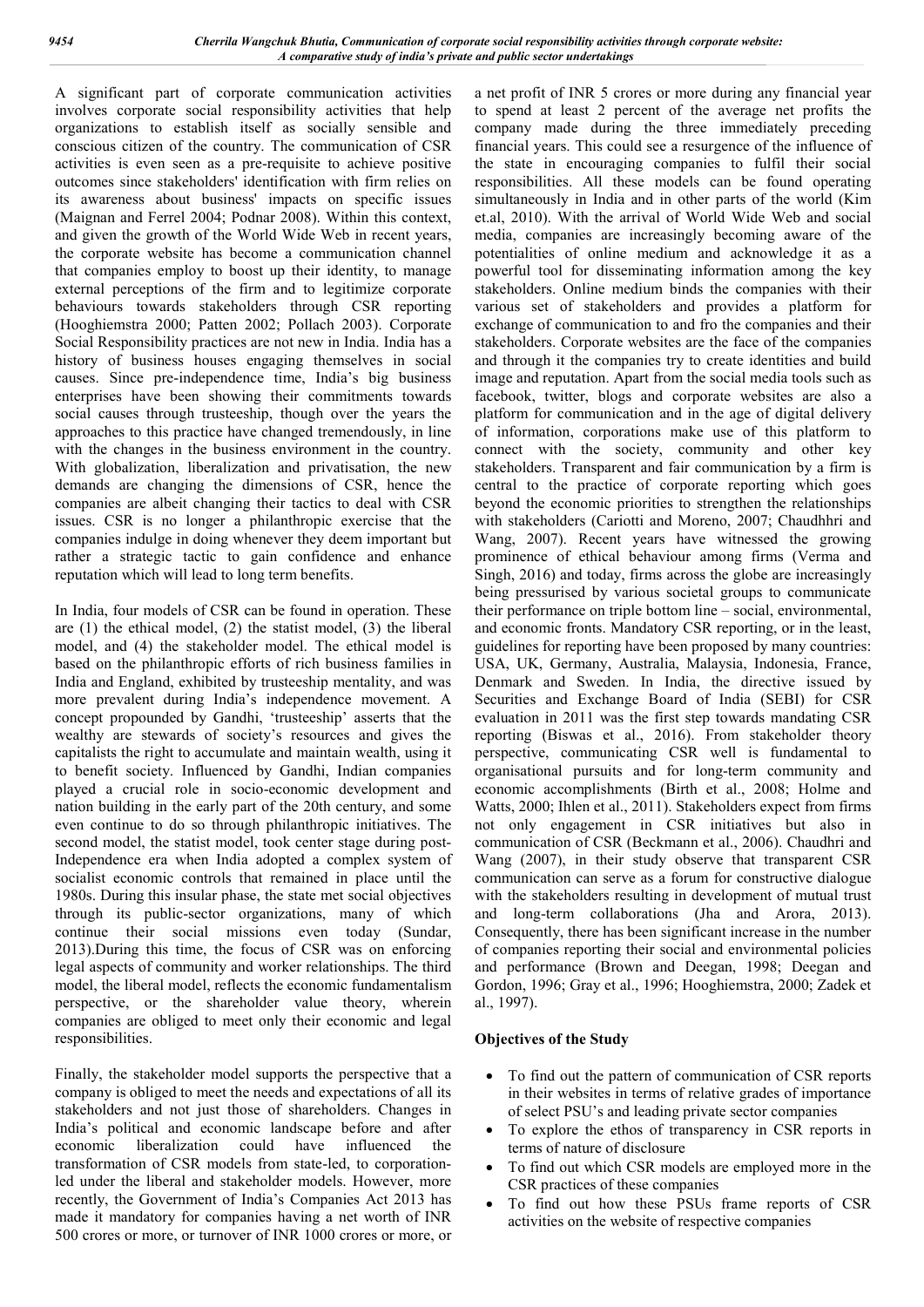## **METHODS OF ANALYSIS**

The present study is a qualitative research that involves content analysis a systematic and replicable (Berenson, 1952) techniques. The study focuses on analyzing the information related to CSR activities of an organization as disclosed in the corporate website of the organization. In this era of new media and its various tools, public relations practitioners have started making vehement use of new media tools to influence the minds and souls of various publics of an organization. Corporate website is one of the most popularly used platforms ushered in by new media along with facebook, twitter, blogs and podcast. Websites are important as it helps the organizations to disclose various types of information related to the organization for the benefit of its different set of internal and external publics. This has entailed the researcher to rely on secondary data. The population of the study consists of all the companies in India that have annual turnover of above 200 crores.

The sample consists of three private sector organizations and three public sector undertakings. The selection of the companies is done based on the list prepared by Forbes magazine in their Forbes Global 2000 list 2017 in which 58 Indian companies have been enlisted and ranked in the global platform. The list includes both private and public sector undertakings of India and the most reputed and trusted companies in the financial market. From the listed companies pertaining to Indian market, only the top three private and top three public sector undertakings have been considered for study. The data analyzed reflects data available in the websites from 2012-19. Since the data has been collected exclusively from the website and by technique a qualitative study, the corporate social activity reports as presented by the companies in their respective websites have been considered as the unit of analysis.

**Sources of Data:** The work involves secondary data as the data has been collected from websites of the select companies under discussion. The researcher tried to gather primary data by taking interviews on the basis of structured questionnaire to correlate the secondary data but the corporate communication professionals of especially private sector companies had not been forthcoming. Secondly since the method of analysis adopted for this current work is content analysis which is systematic and replicable, the need for collection of primary data is rejected. As the transparency has been one of the motivators for these companies for publication of CSR activities in the websites as well as reputation management and image building, it can be safely assumed that the data source would remain pollution free.

**Parameters of Analysis**: The content has been analysed by applying certain parameters. Since qualitative content analysis does not require inter-coder reliability, the idea of applying inter-coder reliability has been rejected. The existing models of corporate social responsibility have been applied to check if the CSR practices adopted by these companies (both public and private) follow the existing models. Transparency has been another parameter to find out if these companies are transparent enough in publishing their activities and more importantly their future plans. Transparency parameter has been applied to check also if these companies are forthcoming in mentioning their expenditure incurred in serving corporate social responsibility. Disclosure has been used as another parameter applied to the

content to find out the interest of the companies under discussion with regard to their corporate social responsibility policies. Disclosure as a parameter has also served the purpose to measure the willingness of the companies to communicate to external public their holistic approach.

#### **Findings and Analysis**

The study essentially focussed on the relative grade of importance all the corporate houses attach to their respective websites. Since website is an engaging medium featuring the traits of both electronic and print media, it has become an important tool for the organizations to gain legitimacy. Internet would allow "Sets of contributors come together to create value for customers and wealth for their shareholders, inventing new value propositions, transforming the rules of competition, and mobilizing people and resources to unprecedented levels of performance" (Tapscott et al, 2000). Seeing is believing and anything that is printed carries a guarantee of truth are what has given an additional legitimacy to websites as a medium of communication itself. Following the rule of using a trusted communicator, the corporate houses have started to use the websites quite diligently. The websites of the corporate houses have lent them a chance to exhibit the photographs of the events organised and it further carries the touch of credibility.

Among the corporations under discussion, the Public Sector Undertakings like ONGC or NTPC are crystal clear in their understanding so far as the effective use of websites is concerned. Both the corporations have made it a point to upload every single issue relating to their CSR activities, and exhibit an example of finely tuned corporate communication, "an instrument of management by means of which all consciously used forms of internal and external communication are harmonized as effectively and efficiently as possible so as to create a favourable basis for relationships with groups upon which the company is dependent" [Riel, (1995), p.44]. Both the companies understand the importance of developing a long term relationship with the stakeholders and the importance of framing and priming the news about the company to gain legitimacy for their business.

As Suchuman contends "Legitimacy is a generalized perception or assumption that the actions of an entity are desirable, proper, or appropriate within some socially constructed system of norms, values, beliefs, and definitions"(1995:574). Websites also serve as a critical referral point for a two way symmetrical relationship as contended by Grunig (1992) for achieving excellence in business. ONGC has started using Twitter to a huge extent and it is one of the best expressions of two-way communication. In any case now most of the corporate houses and even government organizations in India have started the practice of counting the hits and it's a sure-fire way to tell them about the interest of the public in the organisation. Among the PSUs under consideration, Indian Oil Corporation Limited, appears to have a belief in the role of corporate communication as a modern day promotion and news spectacle based entrepreurial model. One of the reasons can be attributed to their lackadaisical approach to websites in terms of easy access and comprehensibility is their huge marketing network. CSR is also a promotional activity, "CSR communication simply means transmitting CSR information using promotional techniques to support CSR-based brand identity and reputation"(Kumar, S. and Kidwai, A. ,2018).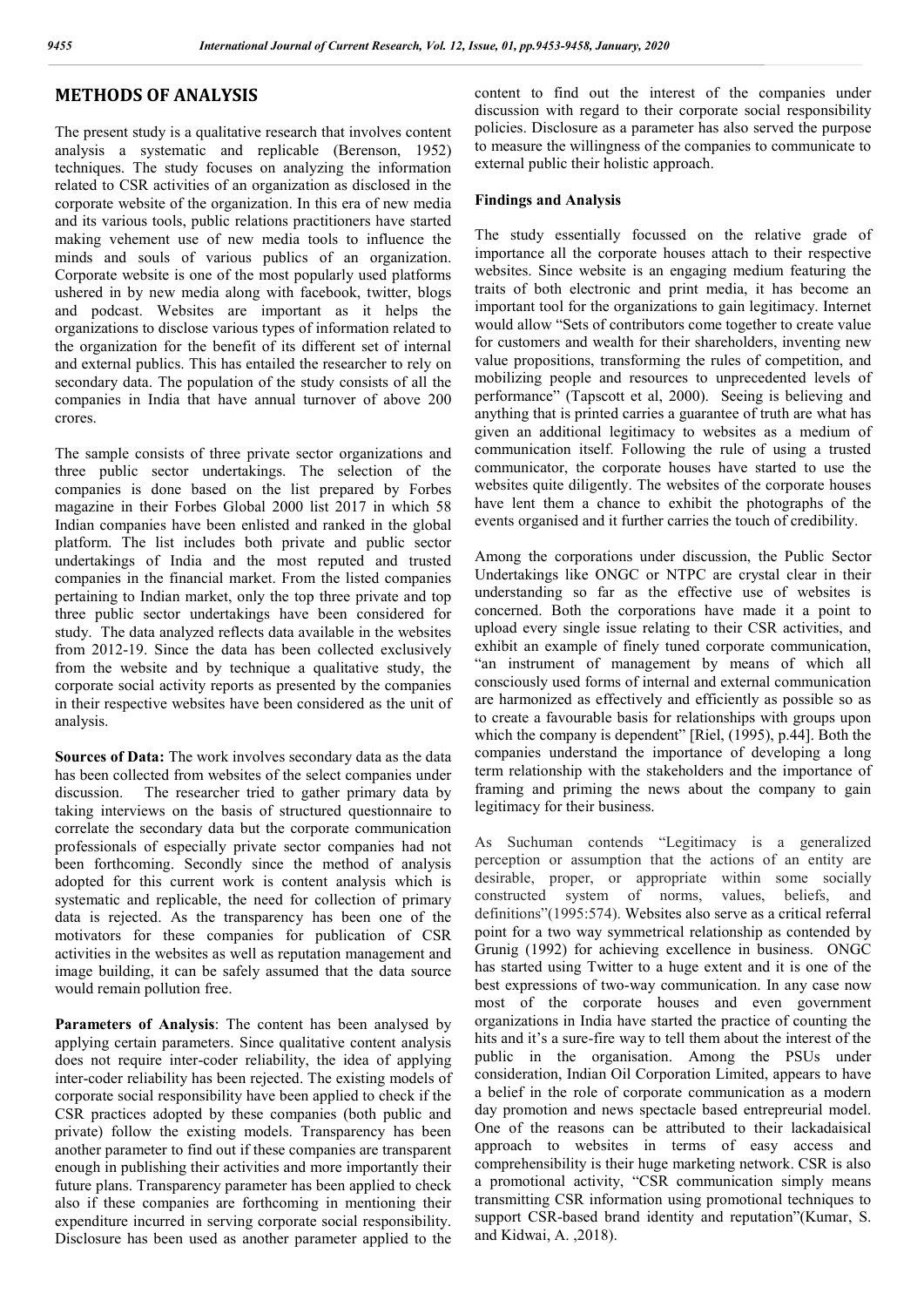Indian Oil Corporation appears to have taken their CSR practices as symbolic or maybe they are too sure of themselves and prefer to ignore the relevance of website as a communication tool for the hard work they execute on the ground. The Private Sector Corporations under discussion, namely Reliance Industries Limited, Tata Consultancy Services and Tata Motors are all giants in their respective fields and have tried to use their websites to fullest extent possible. These companies have all tried to conform to the business model of perception and optics and tried to flash their flagship programmes on their websites. For these companies, CSR is a part of corporate sustainability practice and their communication managers understand the utility of websites in modern business models. These companies have tried to integrate CSR with strategic management tools and website is a convenient medium for that. It has been argued by Patten and Crampton (2004) that websites usually reflect more positive aspects while annual reports convey to a certain extent negative aspects, if any. The websites of Private Sector Corporations under discussion reflect their claims of everything being hunky dory in the world as they have taken up CSR activities in an extremely earnest and innovative way.

With the governments across the globe especially in Westernstyled democracies devolving their financial responsibilities for development in favour of large corporate houses, the narrative of the development has shifted in favour of the private players. It has also led to the formation of different global values and norms within which corporate house is expected to disclose their triple bottom line which means their economic, social and environmental activities. "This shift is further documented by the global dissemination of a multitude of new approaches such as the Global Reporting Initiative (GRI), the UN Global Compact, the global increase in the application of ISO14000, SA8000, AA1000, and other environmental and social management systems, as well as the plethora of corporate codes of conduct" (Barkmeyer,2007,P-2). Since the corporate now have to work in an*instrumental normative* environment, the transparency of the CSR reports on the basis of the level of disclosure determines the kind of relationship the organization is looking forward to build with the stakeholders. Kumar and Kidwai (2018) argues, "in order to gain maximum returns from CSR spending, it is imperative that a firm should make periodic disclosures of its CSR policies and performance to all its stakeholder groups, in a manner which is fair, transparent, and easily accessible."

The transparency of the CSR reports helps in developing a long-term relation with the stakeholders, prompting the stakeholders to advocate the cause of the corporate and in addition improves the brand perception of the company. The level of disclosure as noticed in the websites of the Indian corporate houses including both private and public also conform to Global Reporting Initiative (GRI) in most cases. It is imperative for the corporate communication practitioners to understand the effects of transparent and fair communication on the long term perception of the stakeholders (Podnar 2008). While Indian companies are willing to disclose all relevant data, the organization of and presentation of data on the websites raises some serious questions. The data has to be searched out and any cumbersome process essentially dilutes the motivation of the interested person to find out the data. It looks like a bureaucratic communication instead of two way symmetrical communication (Grunig, 1992). Especially the Indian Public Sector Undertakings under discussion in certain

cases like Indian Oil Corporation Limited fails to understand transparent disclosure is extremely relevant in the context of gaining the legitimacy for the corporate. A transparent disclosure assuages the stakeholders' feeling in a way unachievable by any other means. The setting up of any company leads to displacement or loss of livelihood or at least a job shrinkage in case of a digital environment. A voluntary and vivid disclosure is the way to regain the confidence of the affected individual. It also assures the stakeholders that the company has embraced the culture of the community and conforms to the value structure. "Legitimacy is a generalized perception or assumption that the actions of an entity are desirable, proper, or appropriate within some socially constructed system of norms, values, beliefs, and definitions"(1995:574). Legitimacy can be substantive or substantial but it determines the moral and ethical standing of the corporate in the eyes of its immediate community. In India, four models of CSR can be found in operation (Kumar et al., 2001). These are (1) the Ethical model proposed by Mahatma Gandhi (2) the Statist model proposed by Jawaharlal Nehru, (3) the Liberal model by Milton Friedman, and (4) the Stakeholder model as proposed by R. Edward Freeman. Most of the companies under discussion seem to have followed the Stakeholder model. Certain companies under discussion have come up with Trusts which only re-emphasise their faith in Ethical or Trusteeship model as proposed by Mahatma Gandhi. So far as framing of the stories on the corporate websites is concerned, it has to be understood that disclosure and the pattern of disclosure helps the corporate to establish a particular pattern of it being interpreted not only by the external or internal stakeholders, but also the distant visitors and auditors like media. A website has a global reach unlike the hardcopy of the annual report, so the level of transparency also determines how the company positions itself beyond immediate environment.

The *frames* are important to lead to a particular interpretation, "some facets of events or issues, and making connections among them so as to promote a particular interpretation, evaluation, and/or solution" (Entman, 2003). Framing of the company in the outside world becomes even more important as CSR means many things to many people, "The term [social responsibility] is a brilliant one; it means something, but not always the same thing, to everybody. To some it conveys the idea of legal responsibility or liability; to others, it means socially responsible behaviour in an ethical sense; to still others, the meaning transmitted is that of "responsible for," in a causal mode; many simply equate it with a charitable contribution; some take it to mean socially conscious; many of those who embrace it most fervently see it as a mere synonym for "legitimacy," in the context of "belonging" or being proper or valid; a few see it as a sort of fiduciary duty imposing higher standards of behaviour on businessmen than on citizens at large" (Carroll, 1999).

**Concluding Note:** To describe the focus and priority area of all these companies in terms of their CSR activities leads to a fundamental question of a lack of long-term goal. Any developmental work should lead to asset creation and more importantly a sustained approach in terms of development. CSR activities are considered as an extra or allied force to bolster the pace as well as the shortfalls in development. Not only in developing countries, across the globe including the developed locations, it is argued that corporate world has a responsibility in looking after the three bottom lines of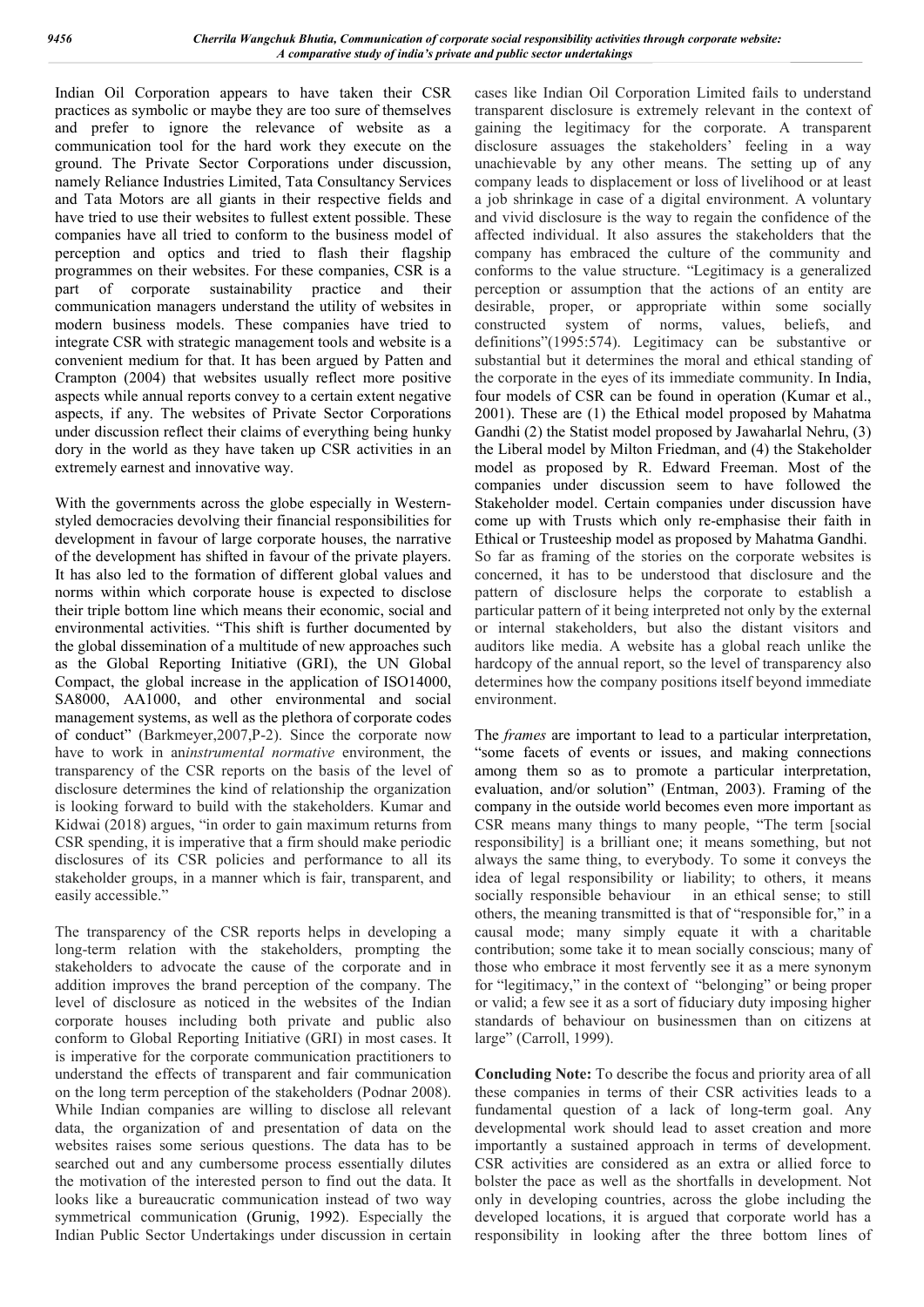economic, social and environmental. Since environment has become one of the most important yard sticks of quality of life in the West, companies have learnt to take care of their corporate image in terms of their contributions to the environment. In India the priorities ought to be different and quite predictably the companies engaged in CSR activities are more prone to focus on economic and social activities. The companies engaged in economic improvement of immediate community are utterly confused in terms of productive investment and providing a sustainable economic model. There is absolutely no doubt that investing in human resources and turning the community into an empowered one through training has been one of the pillars of Trusteeship or ethical model as espoused by Gandhi but by and large this model has failed globally including India in the face of the completion of Industrial juggernaut. Ethical, empowered self-sustained Individual as the focus of early twentieth century development in the line of ancient pre-modern and pre-industrialised nationstates is virtually helpless in the context of postmodern, postindustrialised society where individual has lost its identity even as an industrial worker and as part of industrial trade unions.

In a deeply embattled zone of fighting for survival even as a part of trade union, it is highly naïve for the big industries in India that an otherwise un-empowered and under privileged rural labourer living in the deep dark zones of the country would be able to compete with much more sophisticated and educated work force living in the urban centres solely on the basis of a vocational training of a few months. Vocational training imparted to an educated youth with a comparable access to job related information and understanding and the same training imparted to young under-privileged in the villages betrays a deep lack of understanding and knowledge of what ails Indian rural pockets. The lack of privileges and consequent deprivation over generations always leave a deep rooted scar and it cannot be cured only through an effort of cosmetic development which most of the Indian industrial giants try to achieve through CSR. Notwithstanding the business urge of private industrial giants in promoting their brand value through CSR, public sector giants in India have failed to develop a long –term goal in terms of CSR. A hospital is an achievement for any company but the hospital in a remote area needs to follow a self-sustainable objective of being serviced by the immediate community only. A remote locality would never be able to attract the best medical talents and the hospital would remain as always under-serviced and a model of ill-conceived notions of development. This is merely a lopsided model of development which believes in sporadic and exhibitionist form of serving the people whereas the money spent on a year-to-year basis fail to yield any substantial sustainable development for the generations to come.

### **REFERENCES**

- Beckmann, SC. 2007. Consumers and Corporate Social Responsibility: Matching the Unmatchable?, Australian Marketing Journal, Volume 15, Issue 1, 2007, Pages 27-36,
- Berelson, B 1952. Content Analysis in Communication Research Glencoe, Ill.: The Free Press, 1952.
- Birth et al. 2008. Communicating CSR: practices among Switzerland's top 300 companies, Corporate Communications: An International Journal, 9 May 2008
- Biswas, U.A., Garg, S., and Singh, A. 2016. 'The need for regulatory intervention in corporate social responsibility in India: evidence from corporate social disclosures',

International Journal of Indian Culture and Business Management, Vol. 12, No. 3, pp.293–317.

- Breakenridge, D. 2008. PR 2.0: new media, new tools, new audiences. Upper Saddle River, New Jersey: Pearson education, pp 27.
- Capriotti, P. and Moreno, A. 2007. Communicating corporate responsibility through corporate web sites in Spain Corporate Communications: An International Journal, 14 August 2007
- Carroll, AB. 1999 Corporate social responsibility—evolution of a definitional construct. Bus Soc 38(3):268– 295CrossRefGoogle Scholar
- Carroll, AB., 2006. Corporate social responsibility: a historical perspective. In: Epstein MJ, Hanson KO (eds) The accountable corporation: corporate social responsibility, 3rd edn. Praeger, Westport, pp 3–30Google Scholar
- Chaudhhri, V. and Wang, J. 2007. Communicating Corporate Social Responsibility on the Internet: A Case Study of the Top 100 Information Technology Companies in India, Management Communication Quarterly,First Published November 1, 2007, https://doi.org/10.1177/0893318907308746
- Chaudhuri, S. 2001. 'Production and Employment Growth and Decline in Organized Manufacturing in India Since 1991', Paper presented at the International Conference, Beyond the Washington Consensus – Governance and the Public Domain in Contrasting Economies: The cases of India and Canada, 12–14 February 2001, India.
- Cheney, G. 1983. The rhetoric of identification and the study of organizational communication, Quarterly Journal of Speech, Vol. 69, No. 2, pp.143–158.
- Deegan, C. and Gordon, B. 1996. A study of the environmental disclosure practices of Australian corporations. Account Bus Res 26(3):187–199,Google Scholar
- Entman,R. M. 2003. Cascading Activation: Contesting the White House's Frame After 9/11, Political Communication,, 20:4, 415-432, DOI: 10.1080/10584600390244176
- Friedman, M. 2007. 'The social responsibility of business is to increase its profits'. In: Crane A, Matten D (eds) Corporate social responsibility. Volume 1: theories and concepts of corporate social responsibility. Sage Publications, London, pp 69–74Google Scholarp
- Gray, R. Kouhy, R. and Lavers, S. 1995a. Corporate social and environmental reporting: a review of the literature and a longitudinal study of UK disclosure. Account Audit Account J 8(2):47–77CrossRefGoogle Scholar
- Grunig, James E, A New Measure of Public Opinions on Corporate Social Responsibility, *The Academy of Management Journal*, Vol. 22, No. 4 (Dec., 1979), pp. 738- 764, Published by: Academy of Management. Stable URL: http://www.jstor.org/stable/255812
- Holme, R. and Watts, P. 1999. 'Corporate social responsibility', Paper presented at the World Business Council for Sustainable Development, April, Geneva.
- Hooghiemstra, R. (2000). Corporate Communication and Impression Management – New Perspective Why Companies Engage In Corporate Social Responsible Reporting. Journal of Business Ethics, 27(1/2), 55-68.
- Ihlen, Ø., Bartlett, J. and May, S. (Eds.) 2011. The Handbook of Communication and Corporate Social Responsibility, Vol. 16, John Wiley & Sons, West Sussex, UK.Kim, et.al, (2010) Company Social Responsibility and Employee-